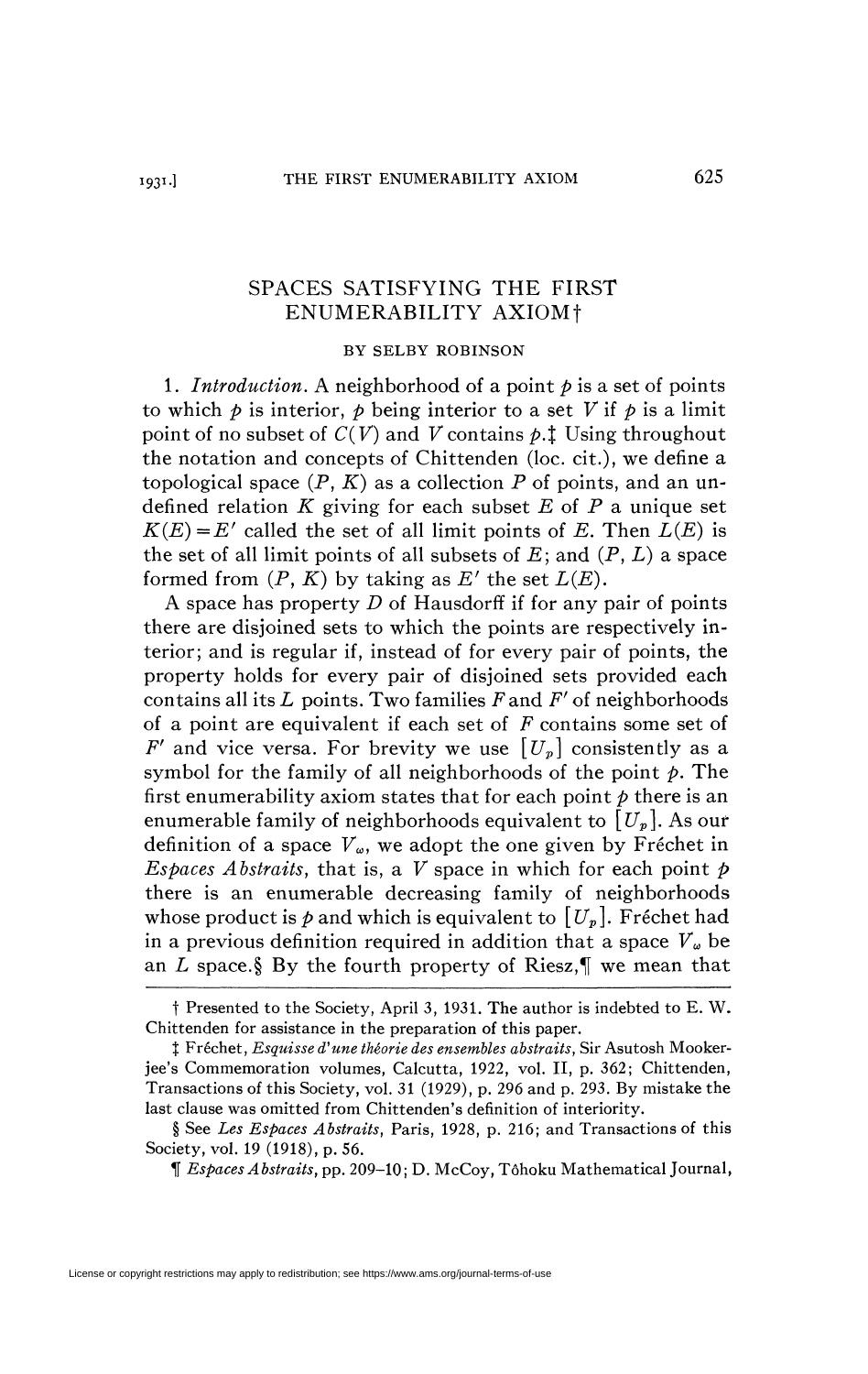for any set *E* having any two points among its limit points, there is a subset *F* of *E* having as a limit point one but not the other of the two given points. An *L* space is one having the first and third properties of Riesz and the property  $III'$ : if  $E' > \rho$ , there is a compact subset of  $E$  having  $\rho$  for a unique limit point.<sup>†</sup>

2. *Decreasing Families of Neighborhoods.* If *p* and *q* are points of a topological space, a necessary and sufficient condition that *q* be not in all neighborhoods of *p* (or in all those of an equivalent family), is that  $p$  be not in  $q'$ . A necessary and sufficient condition that for every point  $p$  the product of  $[U_p]$  be  $p$  is that no single point have a limit point outside itself.

LEMMA 1. *In a V space, a necessary and sufficient condition that for each point p the product of*  $[U_p]$  (*or of any equivalent family) be p, is the third property of Riesz.* 

To prove that the third property of Riesz holds, we first notice that no point can have a limit point outside itself. In a *V* space  $p$  can be in *E'* only if in  $(E-p)'$ . Let *E* be  $p+q$ . Then  $p$  cannot be in  $E'$ , therefore not in  $p'$ .

LEMMA 2. *A necessary condition that a point p have a decreasing family of neighborhoods equivalent to*  $[U_p]$  *is that for any sets B* and C such that  $p \leq L(B+C)$ , p is either in  $L(B)$  or  $L(C)$ . Like*wise, a necessary condition for every point to have the property is that the second property of Riesz hold in* (P, *L). If in the first of these theorems the point p have an enumerable family of neighborhoods equivalent to*  $[U_p]$ , likewise if, in the second the first enumer*ability axiom hold, the above conditions are also sufficient.* 

To prove the necessity, assume  $p$  neither in  $L(B)$  or  $L(C)$ . Then  $P - B$  and  $P - C$  are neighborhoods of  $p$  and each contains a neighborhood of the decreasing family. The lesser of the two neighborhoods thus obtained is included in  $P - (B + C)$ . The proof of sufficiency is similar to that used in a theorem of

vol. 33 (1930), p. 90; Frink, this Bulletin, vol. 36 (1930), p. 282; Chittenden, loc. cit., p. 294. (The first *E* in Chittenden's statement should be *E'*.) See Riesz, Atti del 4 Congresso Internazionale dei Matematici, vol. 2, pp. 19-20; also Wiener, Bulletin de la Société Mathématique, vol. 50 (1922), pp. 128-129; and Fréchet, Bulletin des Sciences Mathématiques, (2), vol. 42, p. 139.

t See *Espaces Abstraits,* pp. 171-2 and 210-1; also Urysohn, L'Enseignement, vol. 25 (1926), pp. 77-82.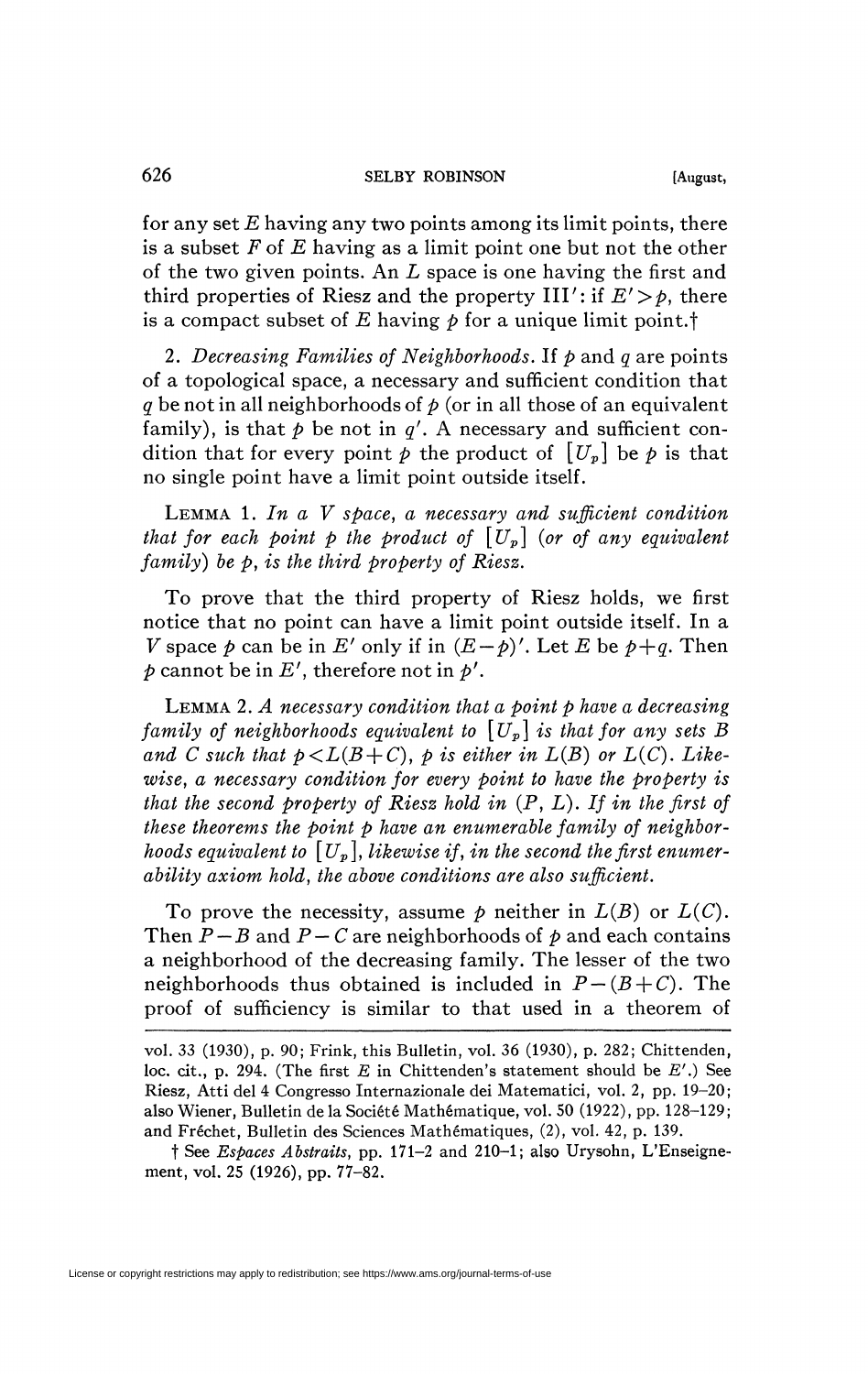Fréchet.† This part of the theorem (therefore part of Theorem 1) is really due to Chittenden, who proved to me that the second is the only one of the properties of Riesz used in obtaining a decreasing family.

THEOREM 1. *If* (P, *K) satisfies the first enumerability axiom, a necessary and sufficient condition for every point p to have a decreasing family of neighborhoods {subfamily of the given enumerable family if desired) equivalent to [Up] and whose product is p is that no point have a limit point outside itself and the second property of Riesz hold in* (P, *L). Any point p is either a neighborhood of itself or has an infinity of distinct neighborhoods in any family equivalent to [Up]. If a particular point has an enumerable family of neighborhoods, the theorem holds for that boint.* 

This follows from Lemma 2 and the first paragraph of this section. The fact that either  $\phi$  is a neighborhood of itself or its family *F* of neighborhoods is infinite, follows from the fact that the product of  $F$  is  $\phi$ , and if  $F$  is finite this product is a neighborhood. The sufficiency of the condition is a generalization of Fréchet's theorem cited above.

THEOREM 2. *The validity of the second property of Riesz in*  (P, *K) implies its validity in* (P, *L). The analogous property holds for a single point.* 

Suppose  $p < L(B+C)$ . Then  $p < E'$  for some  $E < B+C$ . By our hypothesis  $p$  is either in  $(E \cdot B)'$  or  $(E \cdot C)'$ , therefore either in  $L(B)$  or  $L(C)$ . From this result we can get sufficient conditions to substitute for those of Lemma 2 and Theorem 1. From Lemma 2 and the equivalence of *L(E)* and *E'* in a *V* space, we get the following lemma.

LEMMA *3. In a V space satisfying the first enumerability axiom, a necessary and sufficient condition for the existence of the decreasing families of Lemma 2 is the second property of Riesz.* 

THEOREM 3. *A necessary and sufficient condition that a space be a space V» is that it satisfy the first three conditions of Riesz and the first enumerability axiom.* 

This follows immediately from Lemmas 1 and 3. I was led to

t American Journal of Mathematics, vol. 50 (1928), p. 62.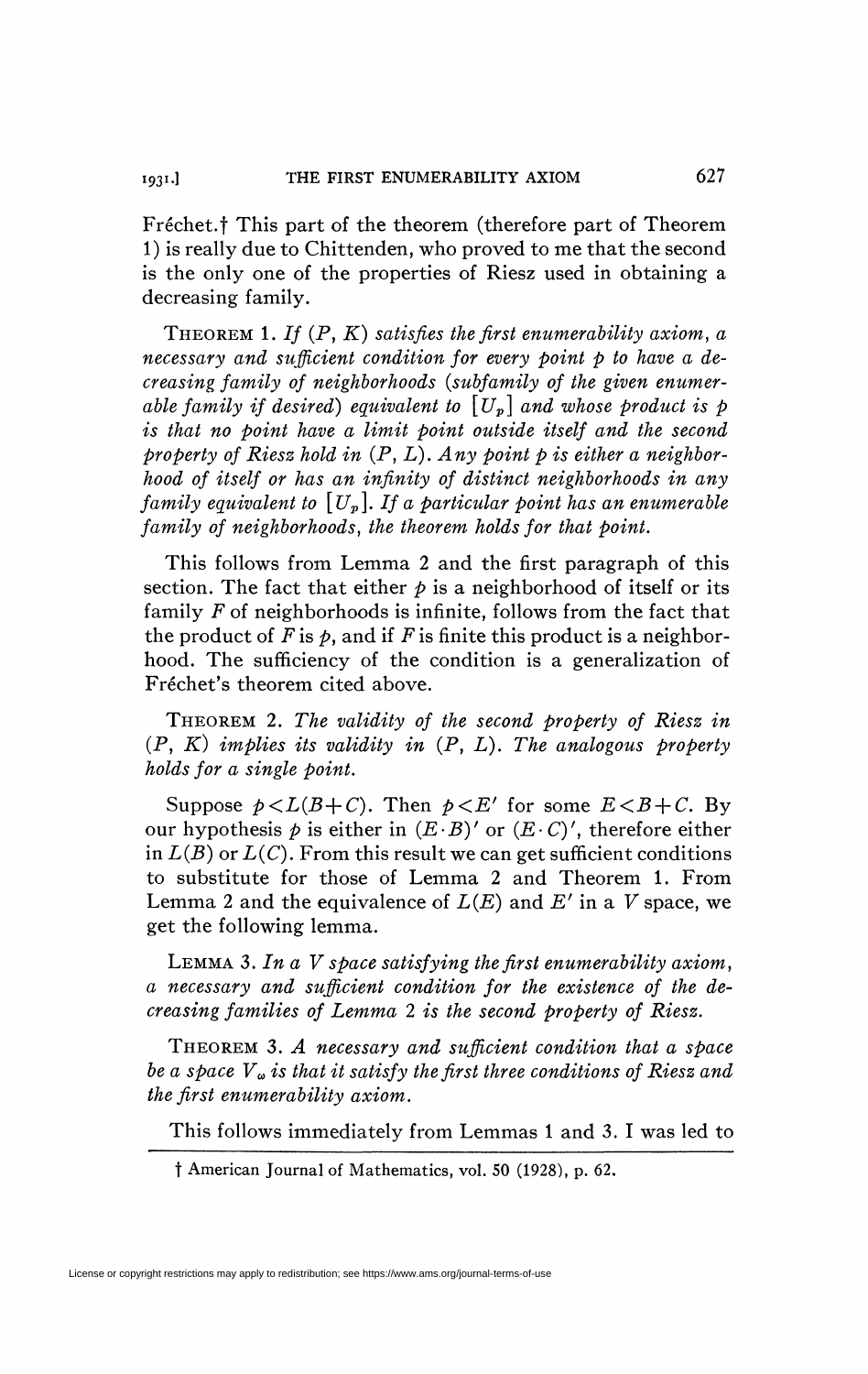investigate the necessity of this condition by a remark in a letter of Orrin Frink.

3. An Equivalence. THEOREM 4. In a space  $V_{\omega}$ , the following *properties are equivalent.* 

- I. *The fourth property of Riesz.*
- II. *Property D of Hausdorff.*
- III. *The property of being an L space.*

In any space, III implies III', which implies I, so it suffices to prove that I implies II and II implies III. Suppose I holds but II is invalid. Then for some pair of points *p* and *q,* if *V* and *W*  are any neighborhoods of  $p$  and  $q$  respectively,  $V \cdot W \neq 0$ . As no point is isolated, there is an enumerably infinite decreasing sequence  $V_n$  of distinct neighborhoods of  $p$  equivalent to  $[U_n]$ , and a corresponding sequence  $W_n$  for q. By omitting a finite number of neighborhoods at the beginning of each sequence, we can insure that  $V_n$   $q = 0$  and that  $W_n$   $p = 0$ . Let  $a_n$  be a point of  $V_n$ *· W<sub>n</sub>* and let  $A = [a_n]$ . Then p and q are points of A' but not of *A.* By I there is a subset *B* of *A* which has *p* (or *q)* but not *q* for a limit point. But as any *Wn* contains all but a finite number of the points of A, it contains a point of B. So  $B' > q$ . To prove that II implies III, we consider a set  $E$  having  $p$  for a limit point, and by the use of a decreasing sequence of neighborhoods select from  $E$  a compact subset having  $\phi$  for a unique limit point.

The validity of II in a space  $(P, K)$  satisfying all our hypotheses except the first property of Riesz is equivalent to the validity of I, II, or III in  $(P, L)$ . If property two of Riesz holds in  $(P, L)$  (see Theorem 2), II implies I; and if the first enumerability axiom also holds, II implies III'.

Fréchet once stated that under our conditions I implies III.<sup>†</sup> Wiener published (loc. cit., pp. 131-2) an example which purported to invalidate this statement, remarking, however, that III holds if II also be assumed. Wiener's statement of the fourth postulate of Riesz, seemingly a translation of the one given by Fréchet in the article just cited, reads:

"If  $A$  is a limit-element of  $E$ , and if  $B$  is distinct from  $A$ , there is always at least one set *F* which has *A* for a limit-element with-

f Bulletin des Sciences Mathématiques, loc. cit., p. 149.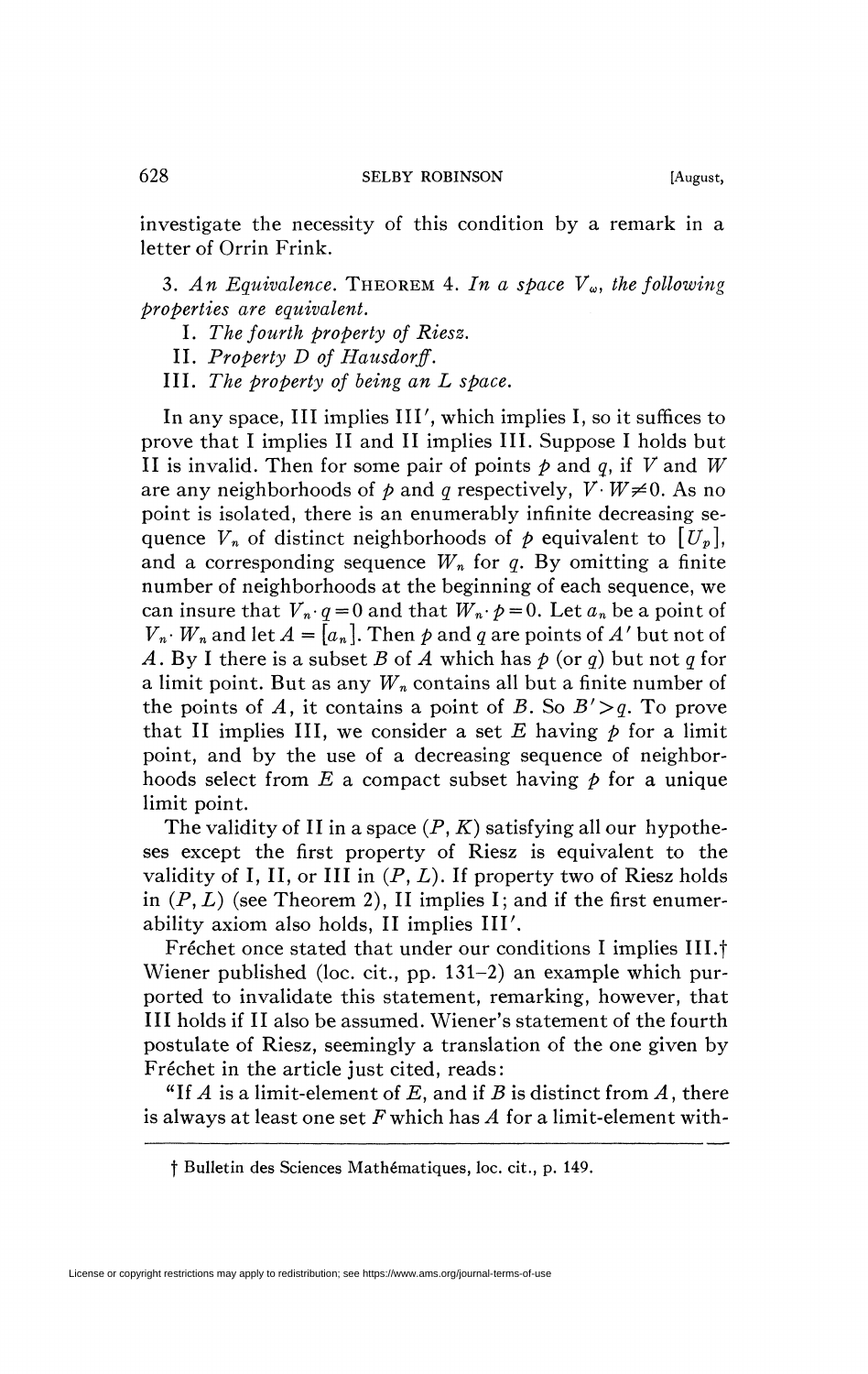out having *B* for a limit-element." Wiener's example has this property if and only if *F* is not required to be a subset of *E.* The fact that II is implied by I or III seems to be new, except for the known equivalence of II and III under the additional hypothesis of the closure of derived sets.<sup>†</sup>

4. A Correction. Given any space  $V_{\omega}$  containing a certain point  $p$  not isolated, we construct from this a space  $V_\omega$  not an *L* space by adding an element  $p^*$  which is a limit point of exactly the sets having  $p$  for a limit point and which is such that for every  $E, E' = (E - p)'$ . Fréchet states that a space  $V_{\omega}$  is necessarily an *L* space and gives another sufficient condition which is also contradicted by our example; namely, that for any set *E* having any point q as a limit point, there is a sequence  $N \leq E$ such that any neighborhood of *q* contains all but a finite number of the points of *N. t* 

5. Questions of Enumerability. Sierpinski has stated and Putnam has generalized, certain equivalences involving the enumerability of increasing and decreasing families of closed sets.§ All the theorems of these papers extend to topological space (substituting for the separability of a set *E* the existence of an enumerable subset *N* of *E* such that *N+L(N)>E,* and for *E* being clairsemé the non-existence of *M <E* such that for any point  $p$  in M,  $L(M-p) > M$ ); it being necessary, however, in those theorems for which Sierpinski assumed the closure of derived sets to assume that the interior of every set is open. From this we get a theorem which we state without proof.

I 93<sup>1</sup>

f Hausdorff, *Grundzüge der Mengenlehre,* first edition, Leipzig, 1914, p. 263; Fréchet, American Journal of Mathematics, loc. cit., p. 65.

t *Espaces Abstraits,* p. 216; Bulletin des Sciences Mathématiques, loc. cit., p. 147.

<sup>§</sup> Sierpinski, Fundamenta Mathematicae, vol. 2 (1921), p. 179; and Putnam, this Bulletin, vol. *36* (1930), p. 653. Putnam's statement that in any *V*  space in which derived sets are closed, Sierpinski's property II implies III and IV implies V, can be shown by an example to be incorrect. The correct statement is: *V* spaces in which a set plus its derived set is closed. In the proof of both these theorems, it is the closure of the sets  $F_{\alpha} = Q_{\alpha} + Q_{\alpha}'$  which is needed, as the sets  $Q_{\alpha}$ <sup>'</sup> are not known to be distinct. In Putnam's last theorem, separability should be replaced by the separability of every set. In §4, p. 183, Sierpinski does not succeed in proving the separability of every set, but merely the separability of the space. To remedy this, let the sequence (5) be, not all points of the space, but the points of some set assumed not separable.